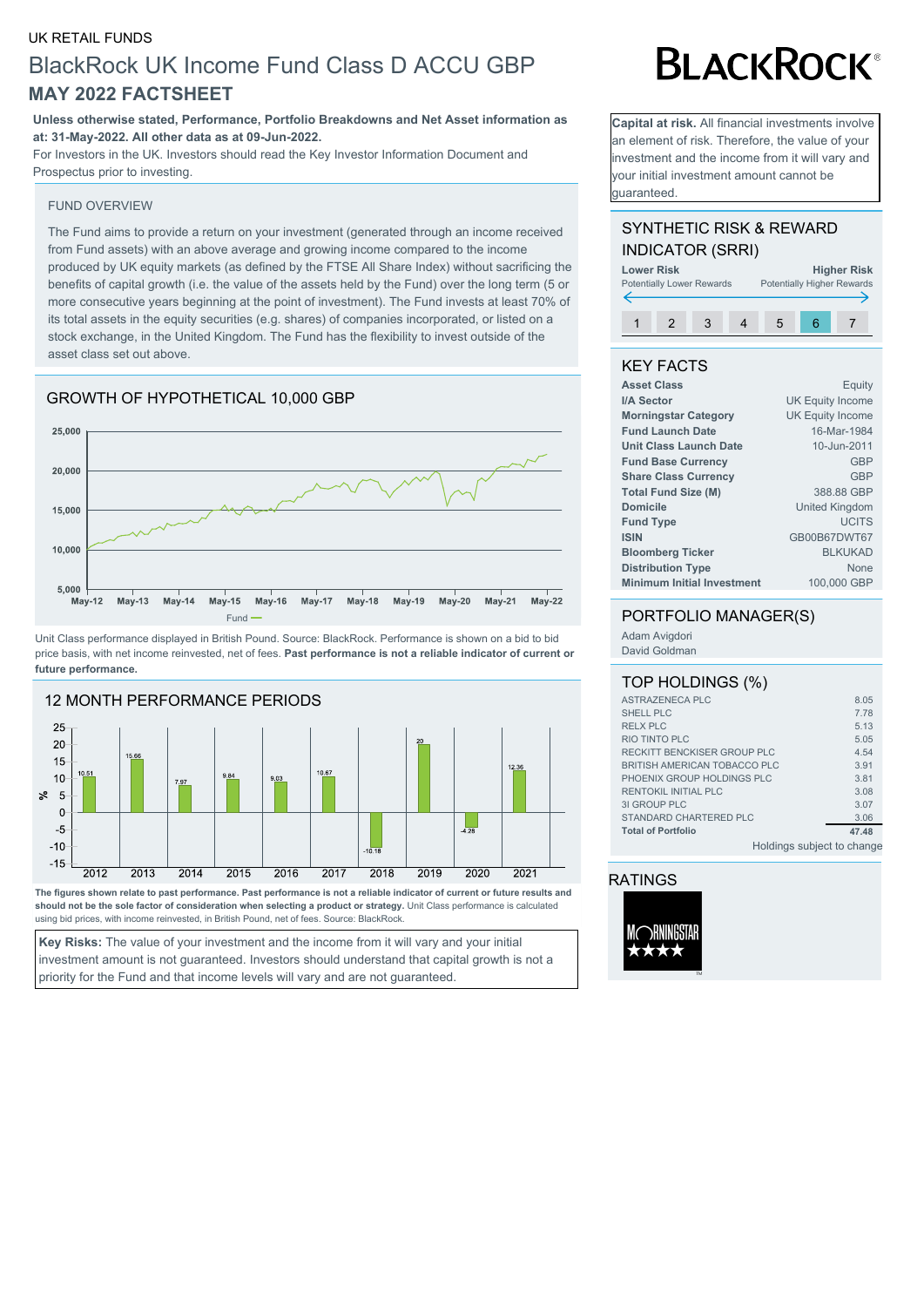#### SECTOR BREAKDOWN (%)

|                               | <b>Fund</b> |
|-------------------------------|-------------|
| <b>Financials</b>             | 19.73       |
| <b>Industrials</b>            | 16.62       |
| <b>Consumer Discretionary</b> | 14.95       |
| <b>Health Care</b>            | 13.34       |
| <b>Consumer Staples</b>       | 12.57       |
| Energy                        | 8.81        |
| <b>Basic Materials</b>        | 6.48        |
| Cash and/or Derivatives       | 2.69        |
| <b>Utilities</b>              | 2.25        |
| Telecommunications            | 1.56        |
| Technology                    | 1.00        |
| Other                         | 0.00        |
|                               |             |

Negative weightings may result from specific circumstances (including timing differences between trade and settlement dates of securities purchased by the funds) and/or the use of certain financial instruments, including derivatives, which may be used to gain or reduce market exposure and/or risk management. Allocations are subject to change.

| $0.00\%$ |
|----------|
| 0.00%    |
| 0.81%    |
| $0.00\%$ |
|          |

#### MARKET CAPITALISATION (%)



**Quartile Rank:** categorises a fund into four equal bands based on their performance over a specified period within the relevant Morningstar's sector. The top or first quartile contains the top 25% of funds, through to the bottom or 4th

**SRRI:** is a value based on the volatility of the fund, which gives an indication of the

Performance Fee: is charged on any returns that, subject to a High Water Mark, the Fund achieves above it's performance fee benchmark. Please refer to the

quartile which contains the bottom 25% of funds.

overall risk and reward profile of the Fund.

Prospectus for further information.

#### DEALING INFORMATION

**Settlement** Trade Date + 3 days **Dealing Frequency** Daily, forward pricing basis

#### **GLOSSARY**

**Market Capitalisation:** is the total value of the shares issued by a company which trades on the stock exchange.

**Ongoing Charge:** is a figure representing all annual charges and other payments taken from the fund.

Price to Book Ratio: represents the ratio of the current closing price of the share to the latest quarter's book value per share.

Price to Earnings (TTM) Ratio: represents the ratio of the market price per share of a company to the company's earnings per share for a twelve-month period (usually the last 12 months or trailing twelve months (TTM)).

**0800 44 55 22 Ex enquiry@ukclientservices.blackrock.com @** blackrock.co.uk

#### **IMPORTANT INFORMATION:**

"

"This document is marketing material. BlackRock have not considered the suitability of this investment against your individual needs and risk tolerance. To ensure you understand whether our product is suitable, please read the Key Investor Information Document. Any decision to invest must be based solely on the information contained in the Company's Prospectus, Key Investor Information Document and the latest half-yearly report and unaudited accounts and/or annual report and audited accounts. Subscriptions in the Fund are valid only if made on the basis of the current Prospectus, the most recent financial reports and the Key Investor Information Document, which are available in registered jurisdictions and available in local language where registered can be found at ww.blackrock.com on the relevant product pages. Investors should understand all characteristics of the funds objective before investing. Prospectuses, Key Investor Information Documents and application forms may not be available to investors in certain jurisdictions where the Fund in question has not been authorised. BlackRock may terminate marketing at any time. For information on investor rights and how to raise complaints please go to https:// www.blackrock.com/corporate/compliance/investor-right available in in local language in registered jurisdictions. Investors should read the fund specific risks in the Key Investor Information Document and the Company's Prospectus. We strongly recommend you seek independent professional advice prior to investing. If, after reading this factsheet, you have any questions or would like any additional information please contact your financial adviser or speak to our Investor Services Team on 0800 445522.

Issued by BlackRock Investment Management (UK) Limited (authorised and regulated by the Financial Conduct Authority). Registered office: 12 Throgmorton Avenue, London, EC2N 2DL. Registered inEngland No. 2020394. Tel: 020 7743 3000. For your protection, telephone calls are usually recorded. BlackRock is a trading name of BlackRock Investment Management (UK)Limited. © 2022 BlackRock, Inc. All Rights reserved. BLACKROCK, BLACKROCK SOLUTIONS, iSHARES, SO WHAT DO I DO WITH MY MONEY, INVESTING FOR A NEWWORLD, and BUILT FOR THESE TIMES are registered and unregistered trademarks of BlackRock, Inc. or its subsidiaries in the United States and elsewhere. All other trademarks are those of their respective owners.